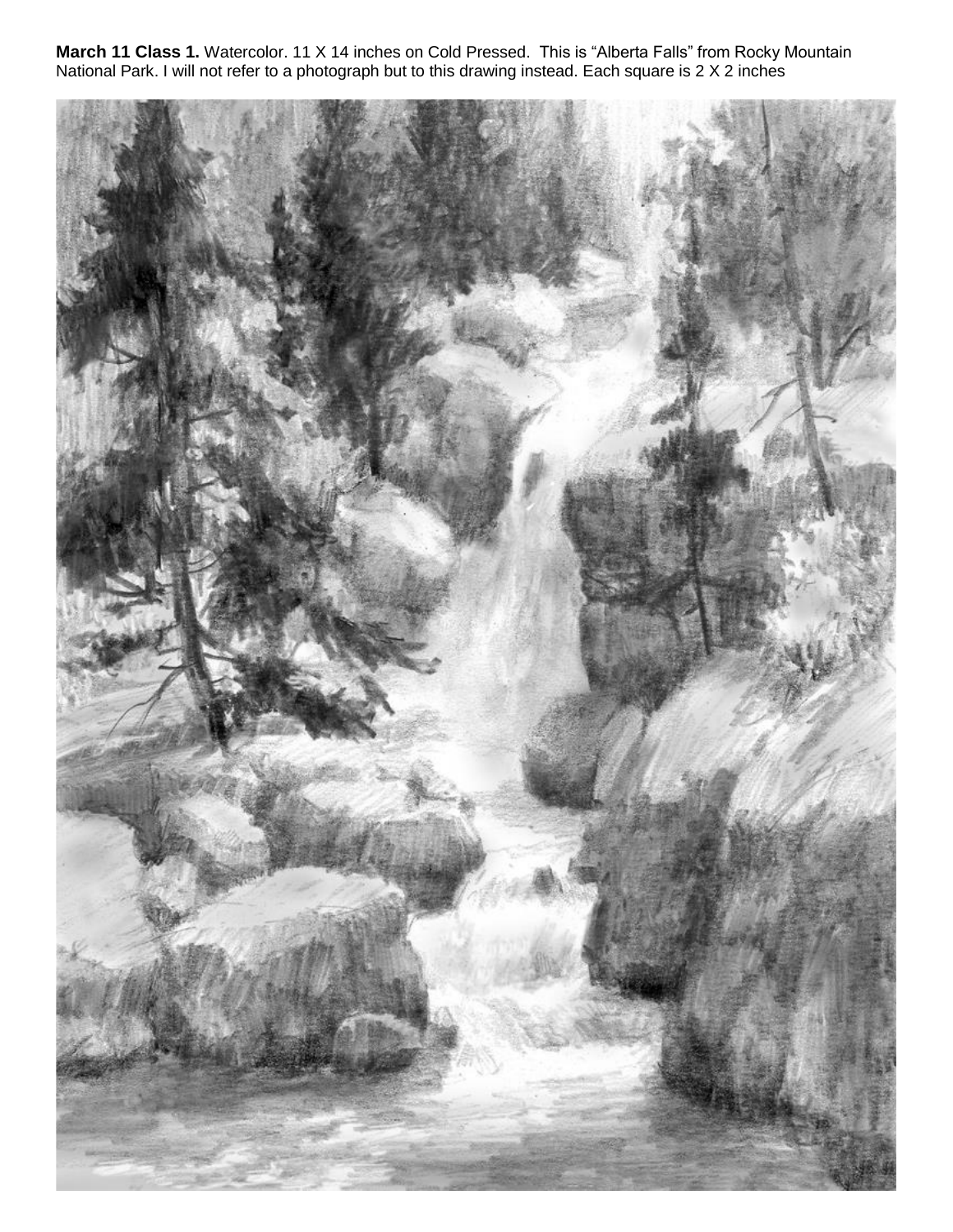

You can draw your outline using the grid option on page 1 or printout the template and transfer it by tracing